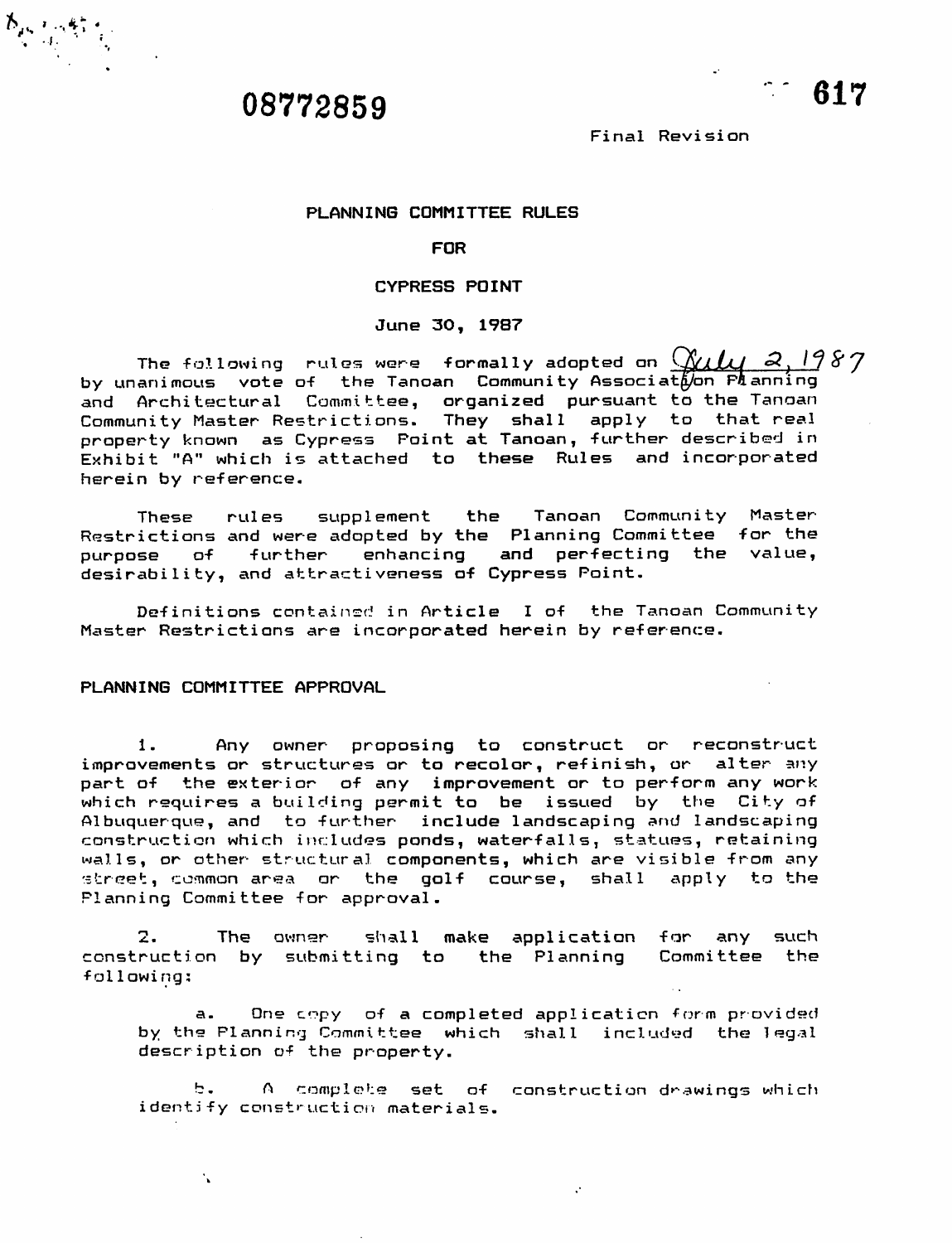c. A site plan which shows the drainage and topography of the lot using contour lines which indicate any grade changes of more than one foot that will be caused by the construction. The site plan shall also locate and identify all construction including storage sheds, pool houses, etc. , their roof overhang lines, the finished floorelevations, all setbacks, at paint af minimum distance to each property boundary, dimensions of lot boundaries, a directional indicator, all walks, drives, patios, decks, and fences and their construction materials.

d. A landscaping plan showing drainage patterns, location and caliper of trees, shrub location and species, **^re\*s** of gra-^s and/or gravel including size of gravel as detailed in Section 2? and 30.

g. If deemed necessary by the Planning Committee, the following may be required as a part of the application:

(1) Color and samples of exterior materials and colors;

- (2) Wa11 sect ions;
- (3) Roof Plan;
- (4) Details of exterior furnishings;
- (5) The owner's proposed construction schedule;

(6) A drainage report prepared by a registered engineer; and

(7) An architectural rendering showing a perspective view of the proposed construction. If the proposed construction is on a golf course lot, an architectural rendering showing a perspective view of the rear of the proposed construction may also be required. These renderings may be pencil or ink line drawings.

(B) Landscaping plans to include location of sprinkler lines and/or sprinklers.

 $\ddot{\phantom{a}}$ 

Each application for plan approval by the planning committee shall be accompanied by a Planning Committee review fee  $of $ -0^-$ 

3. Planning Committee approval or disapproval shall be given in conformity with section 3.06 of the Tanoan Community Master Restrictions.

*618*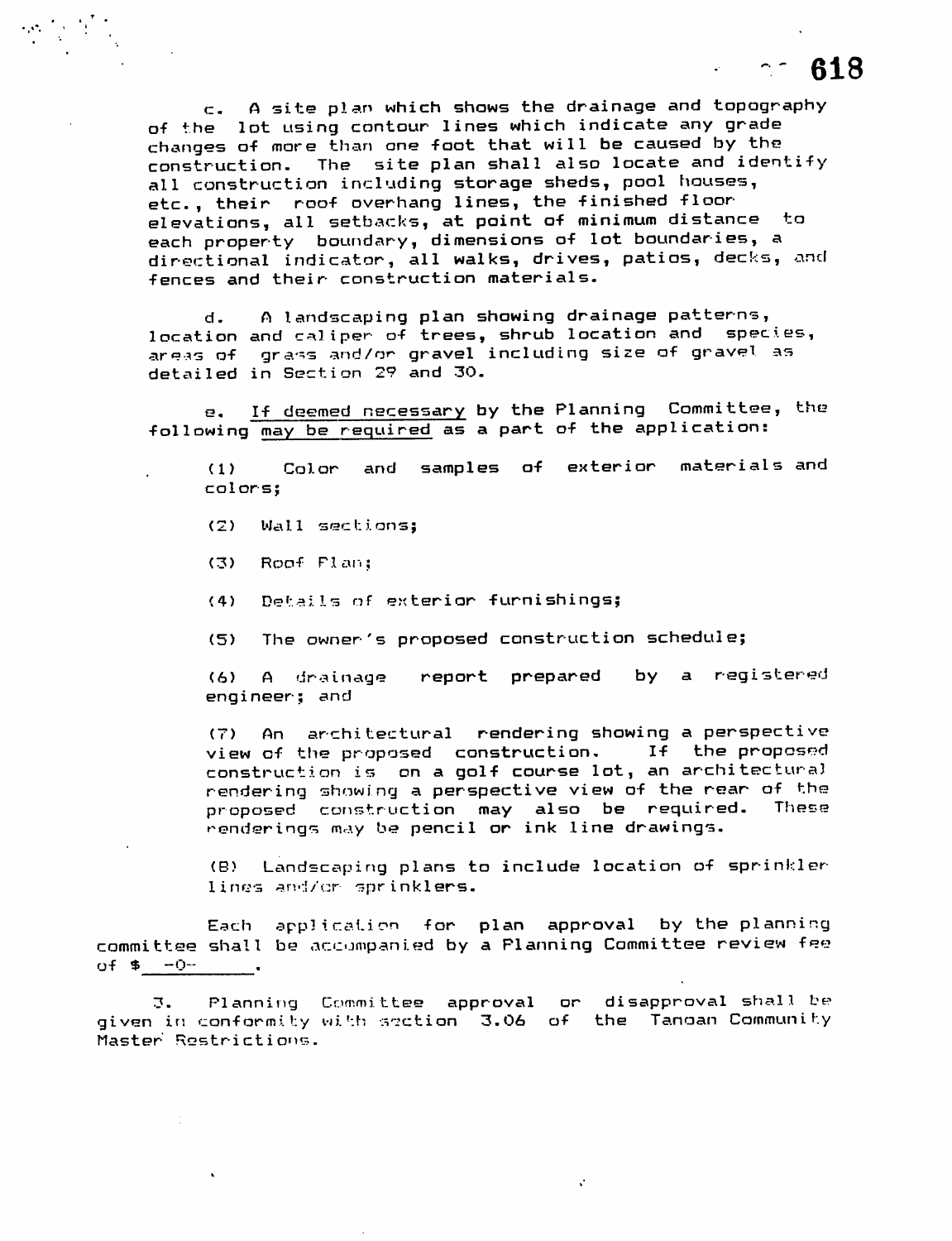## ARCHITECTURAL DESIGN STANDARDS

4. Residential homes in Cypress Point shall have a minimum of 1500 square feet of living area. Living area shall include heated and/or air conditioned areas and shall exclude garages, porches, patios, decks, and breezeways.

5. Any residence, structure, or improvement on any lot shall not exceed two stories, and shall be limited to a maximum height of twenty-six feet (26').

6. Nd structure or improvement, except where specifically permitted herein, shall be constructed:

a. within 25 feet from the front property line of the lot,<br>or within 20 feet from the front oroperty line for or within 20 feet from the front property structures and side-loaded garages.

b. within 15 feet from the rear property line of lots 1-15 and lots 26-3B.

c. within 15 feet from the rear property line for one story structures on lots 16—25.

d. within 1? feet from the rear property line for two story structures on lots 16-25. It is understood that a one story covered patio may be constructed as an addition to the two story structure as long as a 15 foot set back is maintained.

e. within 10 feet of the side property line which abuts a street on a corner-lot.

7. There shall be one side-yard setback of not less than ten feet on one side. (On a corner lot, the ten foot side-yard setback shall be on the street side). The other side-yard sotback shall be at least five feet, except that it may be reduced to 2 feet if the abutting lot owner agrees in writing to the reduced sideyard setback. In no case shall the distance between two residential buildings be less than 10 feet.

8. A single **In':** moy not have more than 2 garage spaces facing the street and a maximum of 3 garage spaces if a sideloaded garage.

9. Each residence must have a minimum of two paved offstreet parking spaces which may include the drive path from the street to the garage- All off-street parking spaces shall be accessible to the main entry of the residence.

 $\mathcal{L}$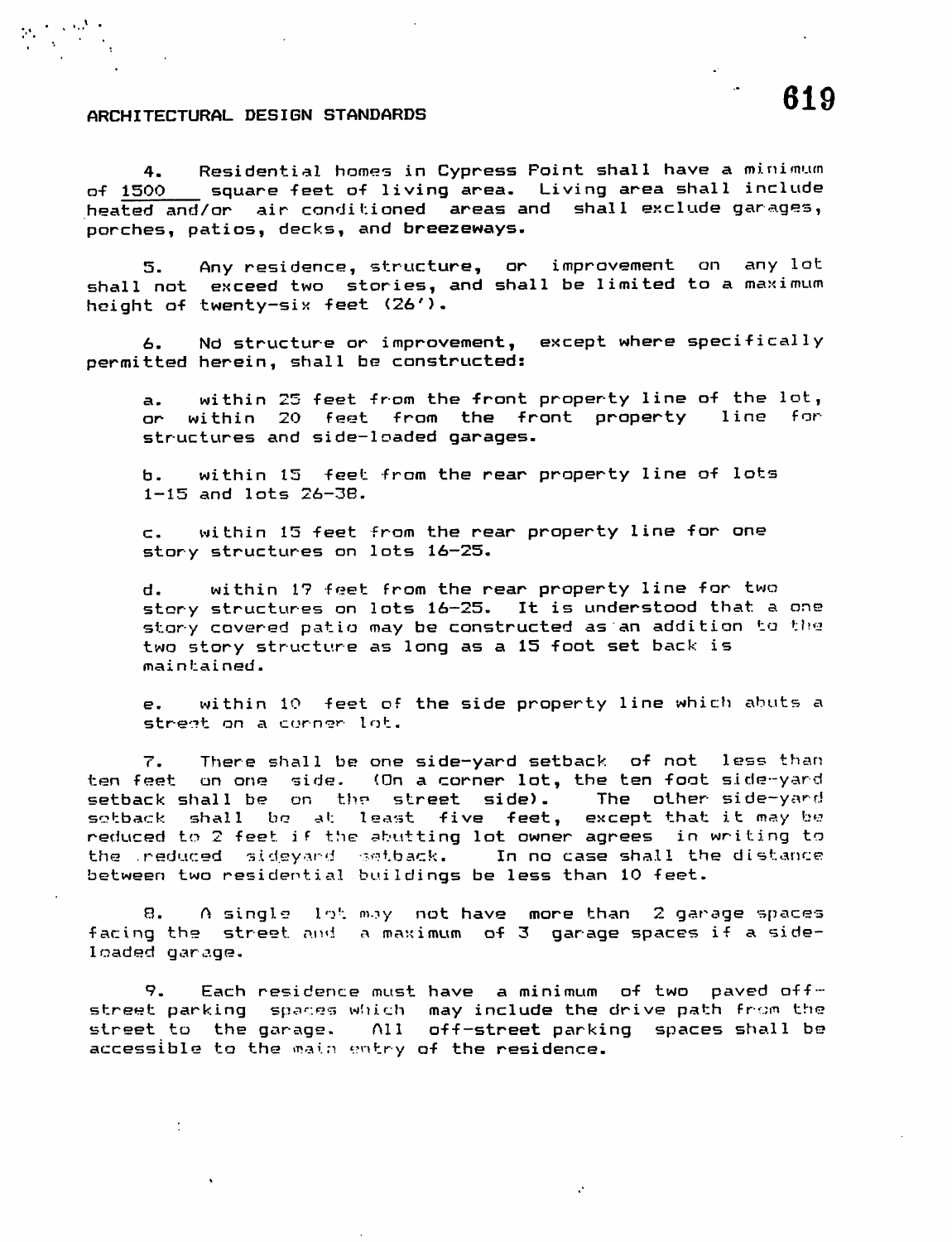

10. Detached garages, appurtenant structures or other buildings may be constructed on the lots, provided:

> a. Such structures must be compatible to the residence in design and construction; and

> b. Sucfi structure's exterior appearance and siting on the lot must be consistent with the visual appearance of the dwelling unit, and may not exceed one story in height, and they may not be larger than 750 square feet.

c. Must be within setback.

 $11.$  All lots must have a sidewalk which shall be  $4$  feet wide, and of concrete construction. This sidewalk may meander anywhere in the **^roa** behind the curb and a line fifteen (15') feet-behind the curb so as to be incorporated<br>within the -landscape plan; however, it must be located within the landscape plan; however, it must he 1crated immediately adjacent to the curb at the side property lines.

12. The exterior appearance of the residence, appurtenant structures and improvements must be consistent with the high quality standards established for Tanoan and the appearance mu^t be consistent, compatible with, and complimentary to preceding construction on adjacent lots.

12a. "No residences which have the same elevation, facade and color will he constructed on abutting or adjacent ?ot<sub>\*</sub> without the prior approval of the Planning Committee".

#### CONSTRUCTION STANDARDS

13, Exterior finishes of all residences, structures, or improvements on the lot shall be wood, adobe, stucco, stone, slump rock, or brick and shall be white, natural earthtone colors **•:rr-** oth'^r subdued '••o1>>rs th-»t will not clash with the exterior color of other structures either on the subject. lot or adjoining 10%s.

11- The rotting materials of all residential units, improvements and other structures having pitched roofs which are visible from the street, the golf course or common arcas shall beone of the following: Ellay til<mark>e, concrete tile, or wo</mark>od shakes.<br>If concrete, tile is used, a color sample and complete If the station of the stations of the color sample and complete manufacturer's spocifications for the brand and type must first be submitted to the Planning Committee for approval. No other roofi ng mater ial wi11 be al1 owed.

 $\mathcal{C}$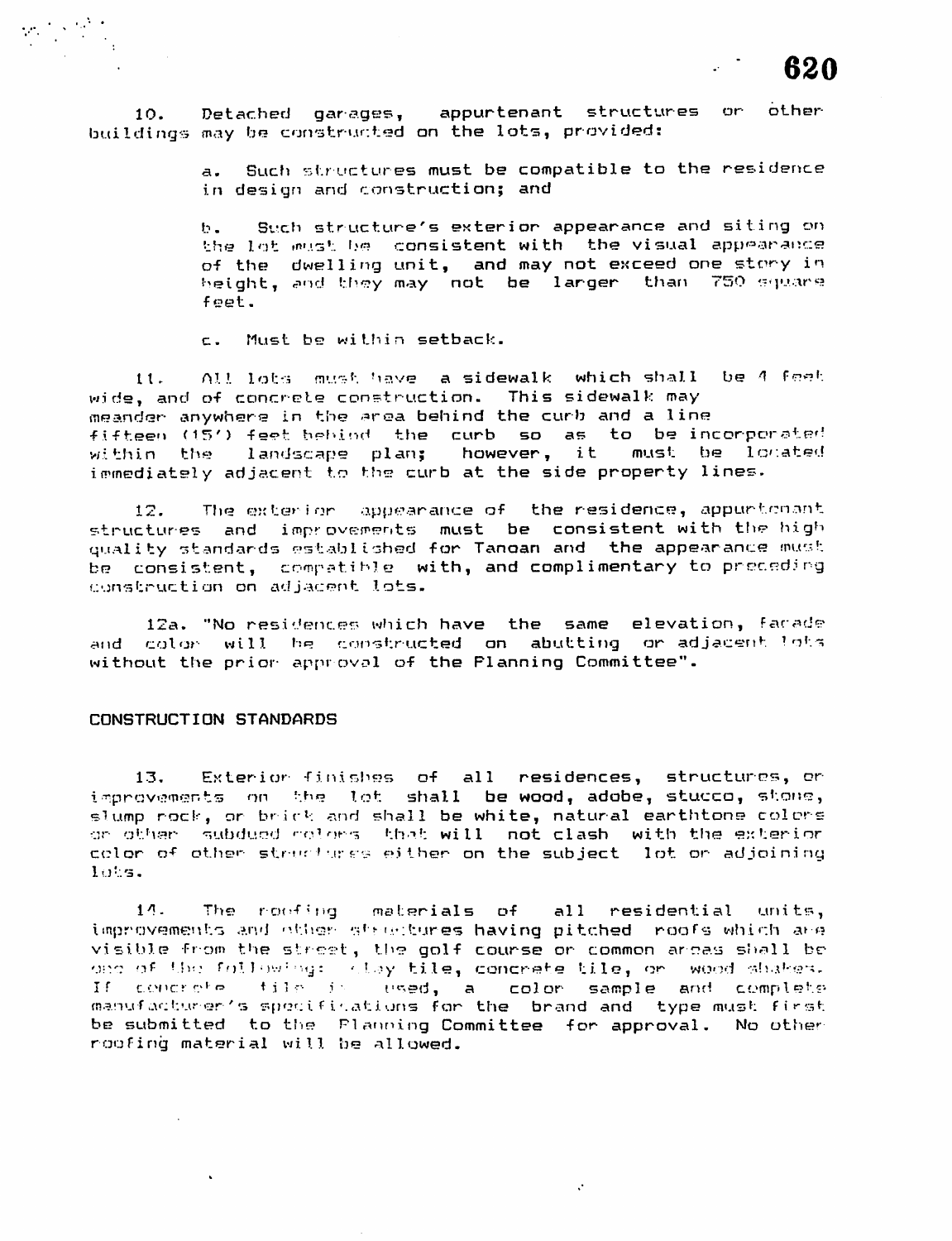15. No reflective finishes (other than glass) shall be used on exterior surfaces (other than surfaces of hardware fixtures), including, but without limitation, the exterior surfaces of any of the fallowing: roofs, all projections above the roofs, retaining walls, doors, trim, fences, pipes, equipment, mailboxes, and newspaper tubes.

*621*

16. Air conditioning, heating, and other machinery may be maintained in or on roof areas of flat-roofed structures, but they must be shielded from view if they **are** visible from any street within the subdivision, the golf course, or any common **area** within the subdivision. The visual screening of such equipment must be accomplished by parapets which **are** an integral part of the improvement or structure, and must be shown in detail on the plans submitted to the Planning Committee.

17. Air conditioning, heating, and other machinery may not be maintained on roof areas of pitched roof structures. Such equipment must be located either within the structure, or ground mounted on a concrete pad at a location that is shielded from public view.

18. Solar energy collectors shall be allowable only if constructed in such a manner as to create an aesthetically pleasing appearance and to be screened from adjoining properties.

19. On golf course view lots  $\begin{array}{cccc} 4 & \text{through} & 15 \end{array}$ , the rearyard wall abutting Tanoan Drive, will be constructed of white slump block to a height of 24 inches and ornamental wrought iron from 24 to 60 inches.

20. On non-golf course view lots, the rear lot line wall shall be of masonry construction and shall be a minimum of 56 inches high, or 42 inches above finish grade of the lot on the high side, whichever is greater.

21. On all lots, side-yard lot line fences shall be of masonry construction, and shall be a minimum of 36 inches high, or 42 inches above finish grade of the lot on the high side, whichever is greater. All side fences must extend from the rearproperty line forward at least to the rear of the house on both sides. If the rear location of one house is unknown, the side fence shall extend at least ten feet forward from the rear of the known house location. No side-yard fence may be constructed forward beyond the front of adjacent structures.

22. On golf course view lots, where back yard swimming pools are installed, the white slump block portion of the roar lot line wall shall be raised by one foot in order- to meet the six foot height that is required by city codes. This modification can only be done with the specific approval of the Planning Committee, and it must be done by CENTEX's block wall contractor at the owner/builder's expense. Owners are hemoby cautioned not to regrado their backyards to a higher level at the

 $\mathcal{C}$ 

 $\mathbf{r}_{\mathbf{a}}$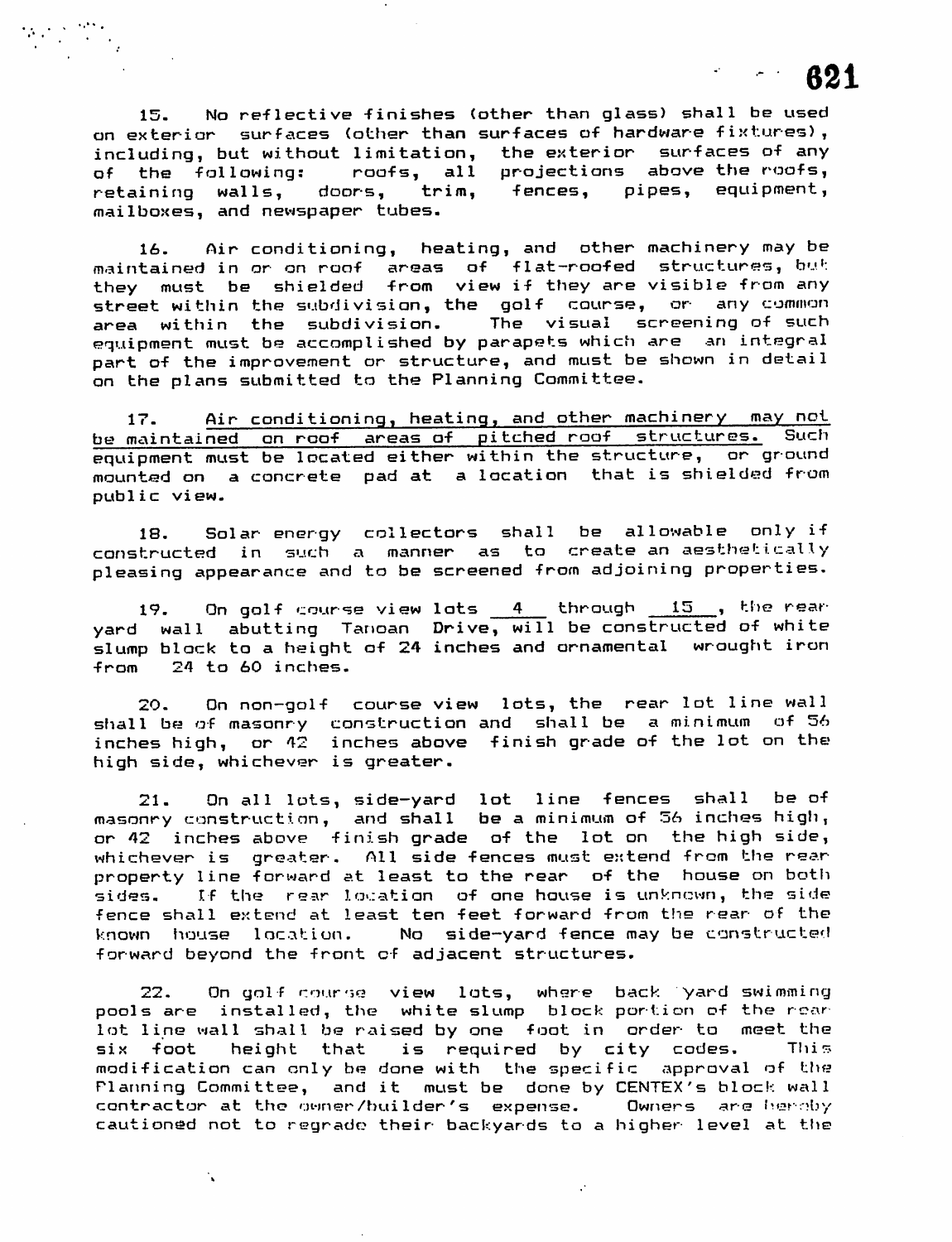time a swimming pool is installed. City code requires a minimum height of six feet on both sides of a yard wall enclosing a pool, and golf course walls may not be raised any mare than one foot.

23. Where there is a grade difference of more than IB inches between two lots, a retaining wall will be required which will extend to a point where the grade difference becomes less than 12 inches.

24. Any rear lot line fence, retaining wall, side lot line fence, or side lot line fence return that is not adjacent to the golf course or a common area and that is visible from the street must be finished in a material or color and texture that is compatible with its parent structure.

25. Chainlink, welded wire, or welded pipe fence enclosures shall not be permitted on any lot in an **area** where they may be easily seen from the street, golf course or neighboring lots. no case may these materials be used far lot perimeter, rear or side yard return fencing. In no case will barbed wire fencing be allowed anywhere on a lot.

26. All gates providing access between the front and back yards must be constructed of either black ornamental wrought iron, or naturally finished wood, or they may be painted to match the color of the parent structure or the color of the trim. Sates constructed of wrought iron shall be backed with an opaque material if screening an air conditioning unit.

#### WALLS - PRIVACY AND LANDSCAPING

27. Walls for purposes of visual screening, privacy, protection of swimming pools, etc., may be constructed between the front and rear setback lines, provided their style, color and materials are compatible with those of the residence and other structures and improvements on the lot.

28. A solid wall may be located between the front property line **and** the front setback line not to exceed 36 inches in height from the low side grade, and provided that its style, color and materials are compatible with the residential unit and other appurtenant structures and improvements an the lot.

## LANDSCAPING

 $\mathbf{r}$ 

29. All front yards, side yards facing the street on corner lots, and rear yards on golf course lots must be landscaped within six (6) months of completion and occupancy of the  $\frac{1}{2}$ residential unit on the lot.

 $\sim$  4.

 $\ddot{\phantom{0}}$ 

*622*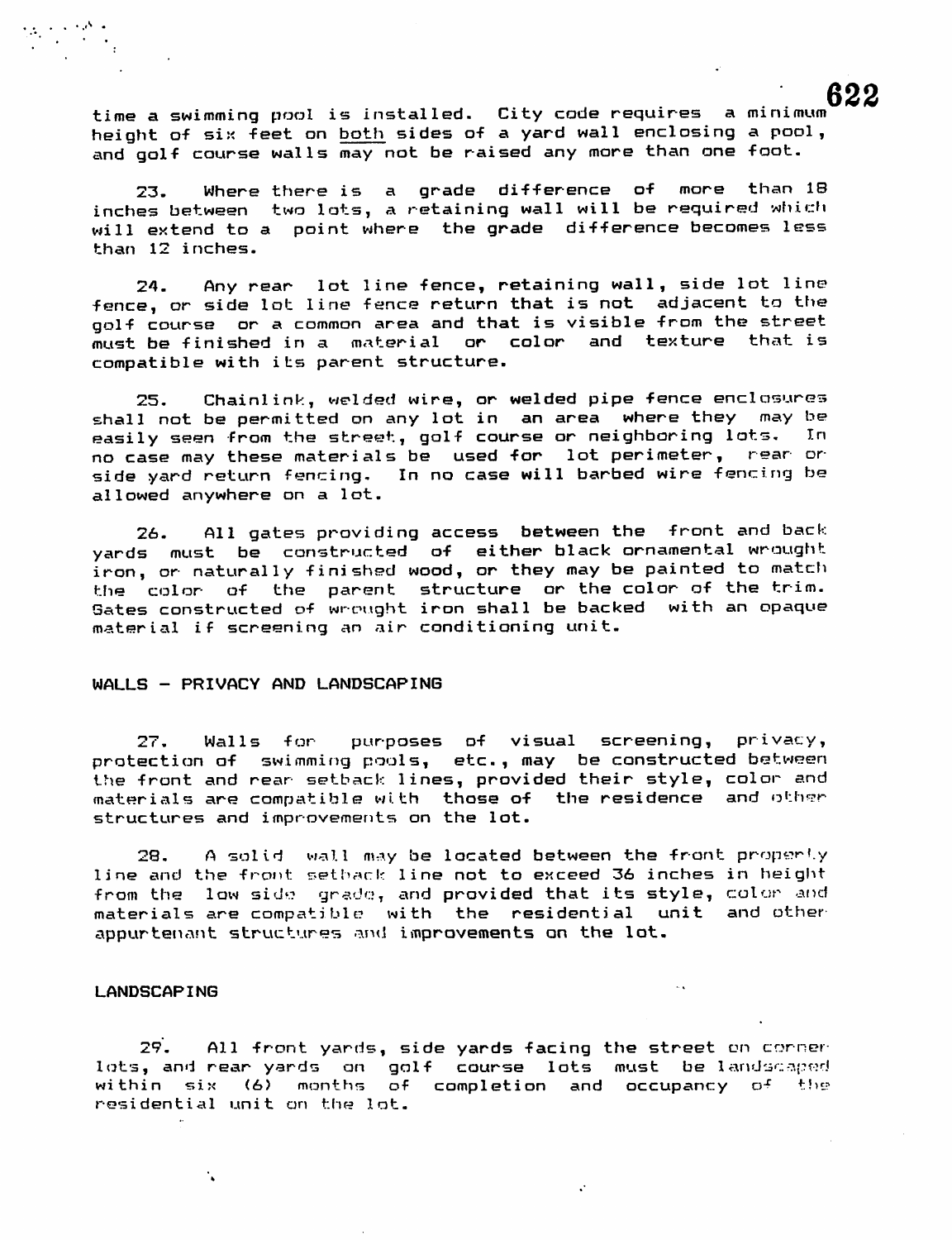# 30. All landscaping shall conform to the following:  $623$

- a. Forty percent (40%) of all front yards and forty percent (40%)of the side yards adjacent to the street on corner lots must be natural grass. To determine the size of the yard, front yards must and side yards shall be defined as that area between the back of curb and the front and/or side fagade of the dwelling excluding the sidewalk adjacent to the curb (street walk).
- b..The remaining sixty percent (60%) shall include the lead walk to the main entry of the dwelling unit and balance may be grass or other landscaping material, as approved by the Planning Committee, used as an accent material.
- c. If rock is used as an accent material, it shall not be volcanic rock or cinder, and the rocked area must contain at least one 5-gallon plant for every 25-square feet of rocked area.

d. The use of at least one (1) deciduous or evergreen shade tree of 1.5" or 2" caliper is required in each front yard landscaping plan.

## **MISCELLANEOUS**

 $\cdot$ :

31. Mailboxes shal1 be located adjacent to the street, shall be forty inches <40") above the curb, and shall be of standard metal U.S. Mailbox whose dimensions are approximately 6 3/3" x 1?" x 8 3/V\*. The mailbox may be either white, black, or painted to match the primary color of the house or its trim. The base shall be no larger than S" x 20" x 42" and may be of one of the following:

a. Masonry construction, finished with stucco **ir** the primary extericr material of the house is stucco **and** provided it matches the stucco color of the house:

b. Brick, if the primary exterior material of the hcuss is brick and provided the color matches the brick used on the hcuss;

c. Wood, finished naturally or painted to match the trim or the primary color of the house; or

d. Wrought iron, painted either black or white.

32. Mo radio, citizens band, HAM or other aerial, satellite dish, antenna, or tower, whether for transmitting or receiving, or any support thereof shall be erected, installed, placed, or maintained, except those devices which may be erected, installed, placed, or maintained and used entirely undar the saves or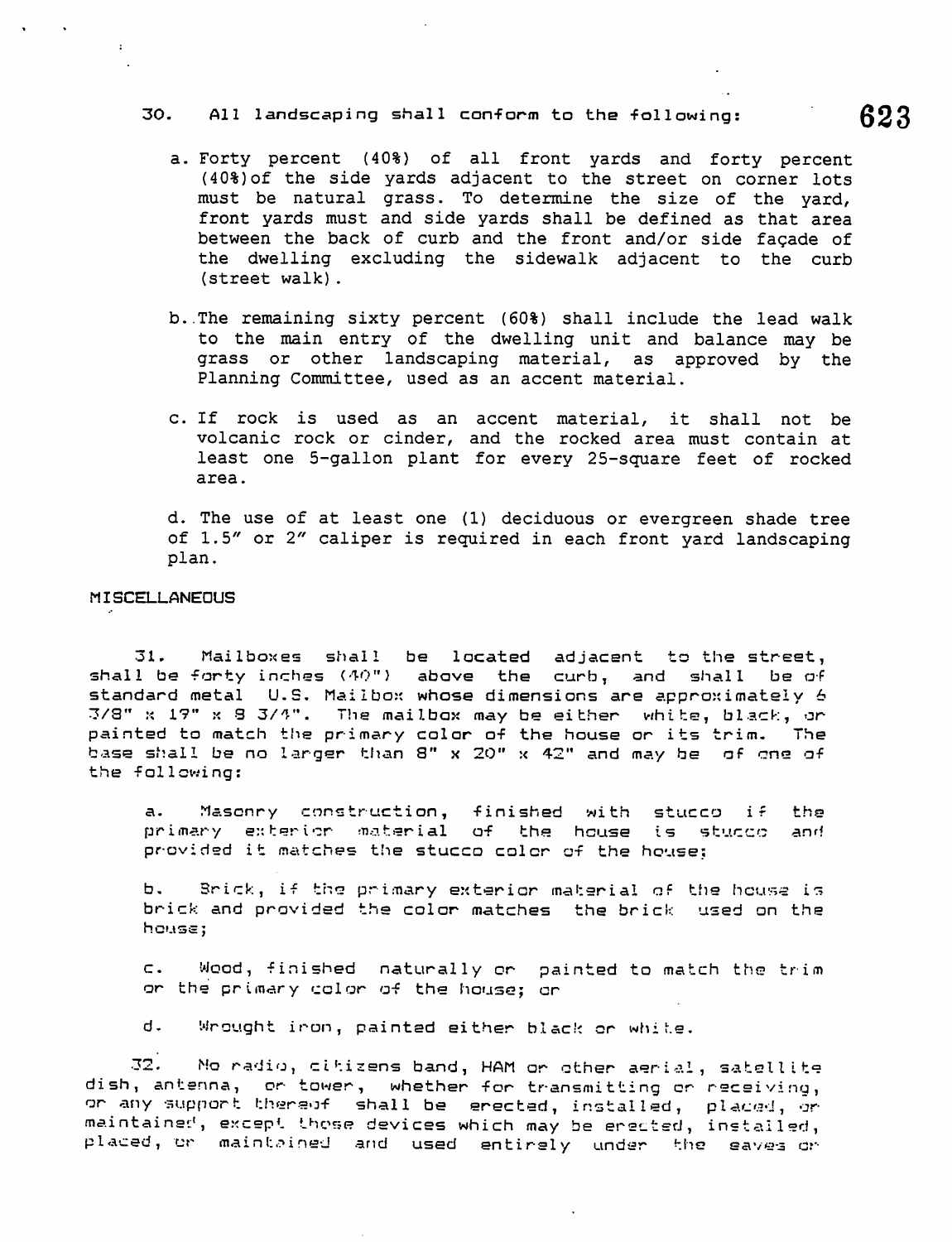enclosed within a building or structure which do not extend above the highest paint of the roof.

33. Ground mounted air conditioning units, ground mounted solar energy collectors, pool equipment, other machinery, trash and garbage receptacles, clotheslines or other outside clothes drying and airing facilities shall be enclosed within a fenced service area or areas for which fencing or screening, not to exceed 8 feet in height within setback **area,** is harmonious with the overall design of the structure on the lot and would shield these structures in such a way as to be harmonious with the overall design of the structure on the lot and which shed these structures ih such a way as not to be visible from streets or the golf course- Planning Committee may require details of fencing for approval prior to installation.

34. Basketball goals if erected in the front yard shall be pole mounted and on the side of the driveway. No basketball goals shall be erected within the rear yard setbacks on golf course view lots.

35. Easements **are** hereby reserved for the purpose of installing and maintaining municipal, public and private utility facilities and for such other purposes incidental to the development of the property as shown on the recorded plat. No improvements, walls, fences, long root plants, trees or other obstructions may be placed in the drainage easement of lots **7.6** through 33. The owners or assigns of lot 26 thru 33 shall be responsible for any removal of structures and restoration  $of$  the surface within the easement area necessitated by the City's activities thereon.

36. Each lot owner shall be responsible and pay for all erosion control and maintenance of their property and shall hold the Grantor from any expense, maintenance, and liability connected therewith.

#### POLICIES

37. Requests to review plans for construction or remodeling will not be considered for approval if any outstanding indebtedness exists against the subject lot. (i.e. Tanoan Community Association Assessments).

38. Plans for construction or remodeling will not be considered For approval if the applicant is in violation of any existing Tanoan Planning Committee Rules and requirements and/or Tanoan Master Restrictions.

39. The Planning Committee shall have the exclusive power<br>to control, any and all construction, and/or improvements within any and all construction and/or improvements within Cypress :Point in accordance with Article 4 of the Tanoan

 $\mathcal{C}$ 

*624*